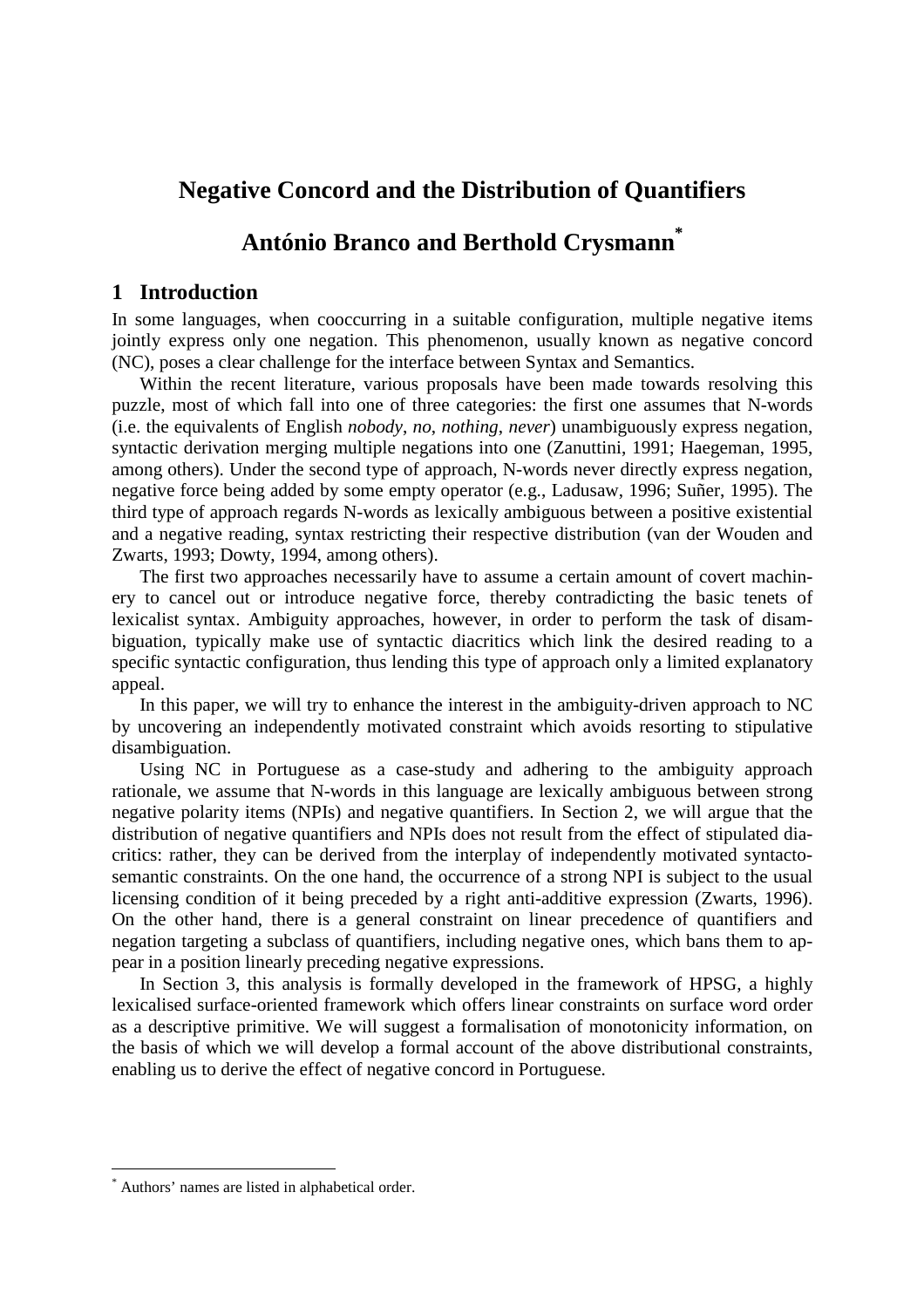# **2 Negative Concord: empirical observations**

It has repeatedly been observed in the literature that negative concord in some Romance languages exhibits a strict asymmetry between preverbal and postverbal N-words (see van der Wouden and Zwarts, 1993; Dowty, 1994 for Italian; Suñer, 1995 for Spanish): whilst postverbal N-words require the presence of some negative element preceding the verb, preverbal N-words cannot cooccur with a marker of sentential negation, such as 'not'. Portuguese patterns with Italian and Spanish in this respect, giving rise to the basic distribution illustrated in  $(1)$  and  $(2)$  below:

- (1) a. *Ninguém* viu o Rui. nobody saw the Rui 'Nobody saw Rui.'
	- b. *Ninguém* viu ninguém. nobody saw nobody 'Nobody saw anybody.'
- (2) a. O Rui *não* viu ninguém. the Rui not saw nobody 'Rui didn't see anybody.'
	- b. \* Ninguém *não* viu o Rui. nobody not saw the Rui

As it stands, the ungrammaticality of (2b) is quite a surprising phenomenon, given that multiple N-words can otherwise cooccur quite freely in this negative concord language.

If we extend the scope of our study and investigate the distribution of Portuguese quantifiers other than N-words, we find that the distributional restriction originally observed in the context of negative concord appears to be a far more general property of Portuguese syntax. Thus, whether a particular determiner may or may not appear to the left of the negative marker *não* 'not', is a property which divides the set of Portuguese determiners into two disjoint subsets. These, we will refer to as S1 and S2, respectively.

- (3) {Muitos, Alguns, Vários, A maioria dos, Os, n} estudantes *não* viram o Rui. {Many, some, several, the most of the, the, n} students not saw the Rui. '{Many, some, several, most, the, n} students didn't see Rui.'
- (4) a. \* {Todos os, Nem todos, Poucos dos,Cada} estudante(s) *não* viram/viu o Rui. {all the, not every, few of the, each} student(s) not saw the Rui
	- b. ?? {Menos de n, No máximo n} estudantes *não* viram o Rui. {less than n, at most n} students not saw the Rui
	- c. ? Poucos estudantes *não* viram o Rui. few students not saw the Rui

Although similar restrictions on combinations of quantifiers and negation can be observed in other languages as well — Hoeksema (1986, p. 38), for example, reports that not all English determiners can be preceded by  $not$  — the above pattern appears to be language-specific, because, in other languages, e.g. German, some of the combinations which are barred in Portuguese are easily attested: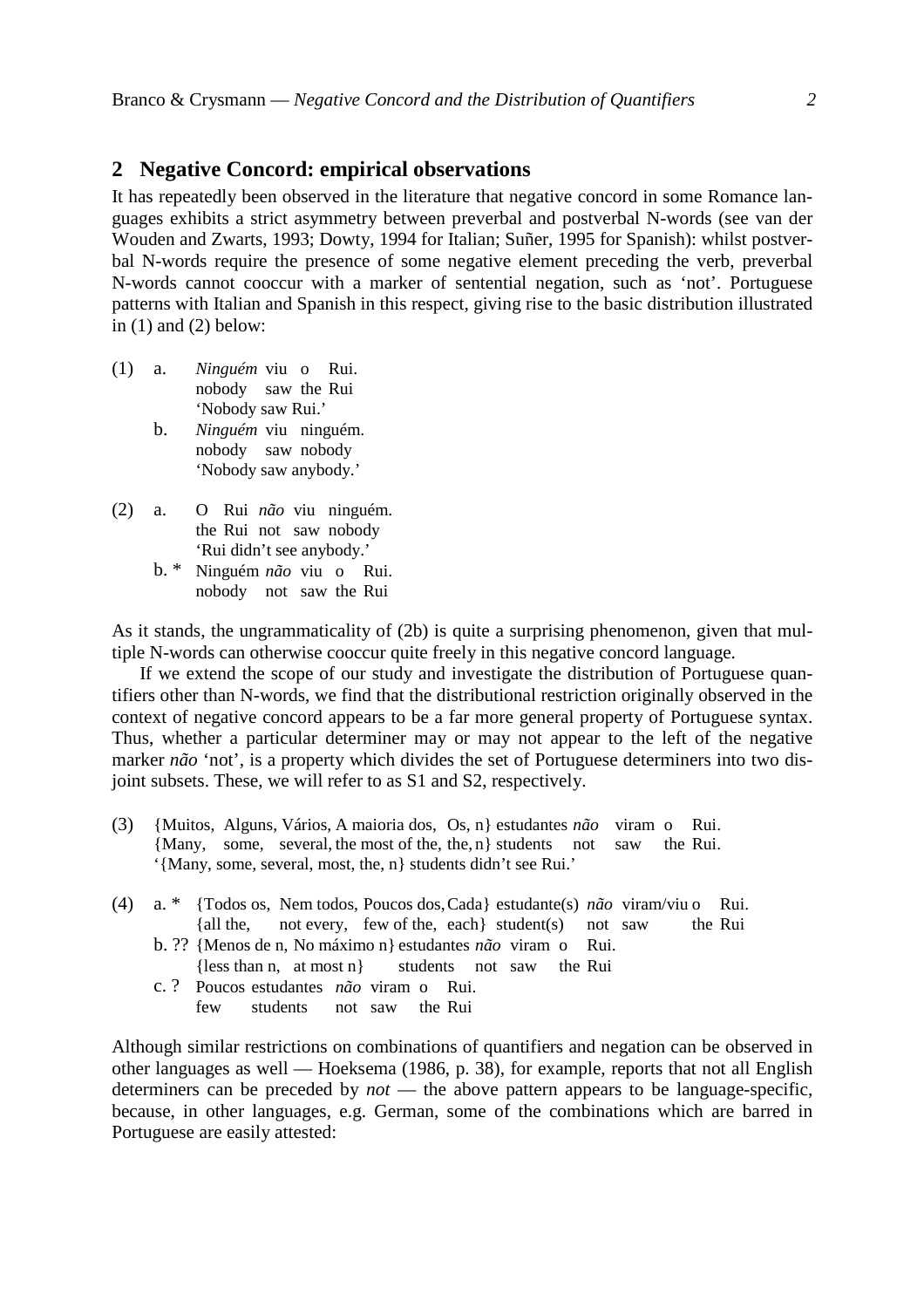(5) {Alle, Wenige} Studenten haben Rui *nicht* gesehen. {all, few} students have Rui not seen '{All, Few} students have not seen Rui.'

Although the particular restriction we observe with Portuguese determiners is clearly language-specific, we will show that the exact partitioning of quantifiers into the sets S1 and S2 is rooted in general semantic properties, and we further claim that the phenomenon of negative concord in this language can be derived from the linearisation restrictions of quantifiers with respect to negation.

#### *2.1 Downwards Monotonicity and Negation*

If we investigate the semantic properties underlying the contrasts noted above, we can observe that the distinction between sets S1 and S2 does not correspond to the distinction between strong and weak determiners: Elements from both S1 and S2 behave as weak determiners, such as *alguns* 'some' and *menos de n* 'less than n' in (6), or as strong determiners, such as *a maioria dos* 'most' and *todos os* 'every' in (7):

| (6) | Havia | {alguns, menos de n} estudantes na                  |  | sala. |
|-----|-------|-----------------------------------------------------|--|-------|
|     |       | there was {some, less than n} students in the room. |  |       |

 $(7)$  \* Havia {a maioria dos, todos os} estudantes na sala. there was {most of the, all the} student(s) in.the room.

The partitioning of quantifiers into S1 and S2 does not align with the distinction between cardinal and proportional determiners either. The contrast below shows that not all proportional determiners fit into one of our sets S1 or S2:

| $(8)$ a. | {Muitos dos, Alguns dos, <i>n</i> dos} estudantes <i>não</i> viram o Rui. |  |  |  |  |  |
|----------|---------------------------------------------------------------------------|--|--|--|--|--|
|          | {many of the, some of the, $n$ of the} students not saw the Rui           |  |  |  |  |  |
|          | b. * Poucos dos estudantes <i>não</i> viram o Rui.                        |  |  |  |  |  |
|          | few of the students not saw the Rui                                       |  |  |  |  |  |

If we consider, however, the monotonicity properties of the determiners in the two sets, a natural grouping begins to emerge. A quantifier is said to be (right) upwards or downwards monotone, i.e. monotone with respect to the domain, if either of the following implications is valid:

 $MON\uparrow$ :  $D(A)(B) \wedge B \subseteq B' \rightarrow D(A)(B')$ 

 $MON\downarrow$ :  $D(A)(B) \wedge B' \subseteq B \rightarrow D(A)(B')$ 

With the exception of the universal quantifiers *cada* 'every' and *todos* 'all', the quantifiers in S2 are downwards monotone in their domain argument, while those in S1 are either nonmonotone (e.g. definite descriptions) or monotone increasing. Taking a closer look at the right monotone increasing universal quantifiers in S2, we find, however, that they are downwards monotone with respect to their restrictor argument. Yet, determiners from S1, i.e. those which may precede negation, are either non-monotone or monotone increasing with respect to their left argument as well.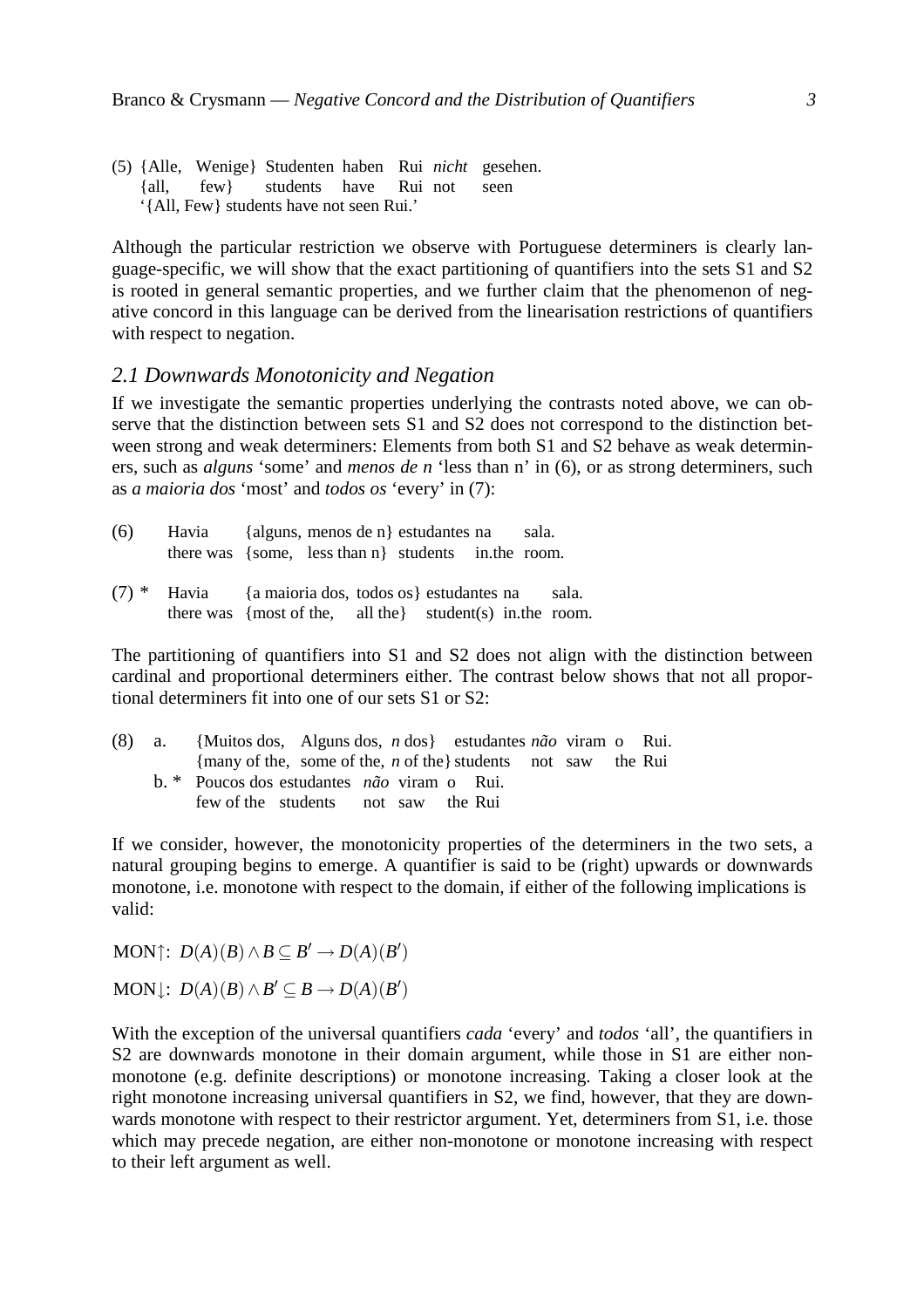↑MON:  $D(A)(B) \wedge A \subseteq A' \rightarrow D(A')(B)$  $\downarrow$ MON: *D*(*A*)(*B*)∧*A*<sup> $\prime$ </sup>⊆*A* → *D*(*A*<sup> $\prime$ </sup>)(*B*)

Thus, the property of downwards monotonicity in one of their arguments appears to be a valid characterisation of those determiners which cannot precede *não* 'not' in Portuguese:

|             |                     | $\downarrow$ MON | MON↓   |                |
|-------------|---------------------|------------------|--------|----------------|
| a maioria   | ʻmost'              |                  |        | S <sub>1</sub> |
| muitos      | 'many'              |                  |        | S <sub>1</sub> |
| alguns      | 'some'              |                  |        | S <sub>1</sub> |
| n           | $\cdot_n$           |                  |        | S <sub>1</sub> |
| o/a         | 'the'               |                  |        | S <sub>1</sub> |
| todos       | 'all'               | $^{+}$           |        | S <sub>2</sub> |
| cada        | 'every'             | $^+$             |        | S <sub>2</sub> |
| nem todos   | 'not all'           |                  | $^{+}$ | S <sub>2</sub> |
| poucos      | 'few'               |                  | $^{+}$ | S <sub>2</sub> |
| menos de n  | 'less than $n$ '    | $^{+}$           | $^{+}$ | S <sub>2</sub> |
| no máximo n | 'at most <i>n</i> ' |                  |        | S <sub>2</sub> |

The hypothesis that (left or right) downwards monotonicity is the property at stake receives further empirical support from constructions where the occurrence of negation is also ruled out by monotone decreasing expressions other than determiners. This can be observed in the context of examples with the prepositional expression *sem* 'without' or the negative focus particle *nem* 'not even':

- (9) a. O Rui saiu *sem* (\*não) ter visto o Pedro. the Rui left without (not) have seen the Pedro 'Rui left without having seen Pedro.'
	- b. *Nem* o Pedro (\*não) viu o Rui. not even the Pedro (not) saw the Rui 'Not even Pedro saw Rui.'

# *2.2 Quantifiers and Clitic Distribution*

In recent work on Portuguese clitics (Crysmann, 1998, 1999), it has been shown that the set of left or right monotone decreasing quantifiers plays a central role in the syntax of clitic placement as well.

Pronominal clitics in the European variant of the language exhibit an alternation between a proclitic and an enclitic realisation which is subject to the presence of certain trigger elements to the left of the clitic-verb complex. If such a clause-local trigger is present, the clitic has to precede its host, otherwise, it will have to follow it. Apart from complementisers, prepositions, negation and focussed constituents, it is a subset of natural language quantifiers that triggers the preposing effect (cf. Madeira, 1992; Martins, 1994). Crysmann identifies the quantifiers triggering proclisis as the set of left or right monotone decreasing quantifiers (↓MON ∪ MON↓), arguing that proclisis licensing in Portuguese bears a significant resemblence to NPIs.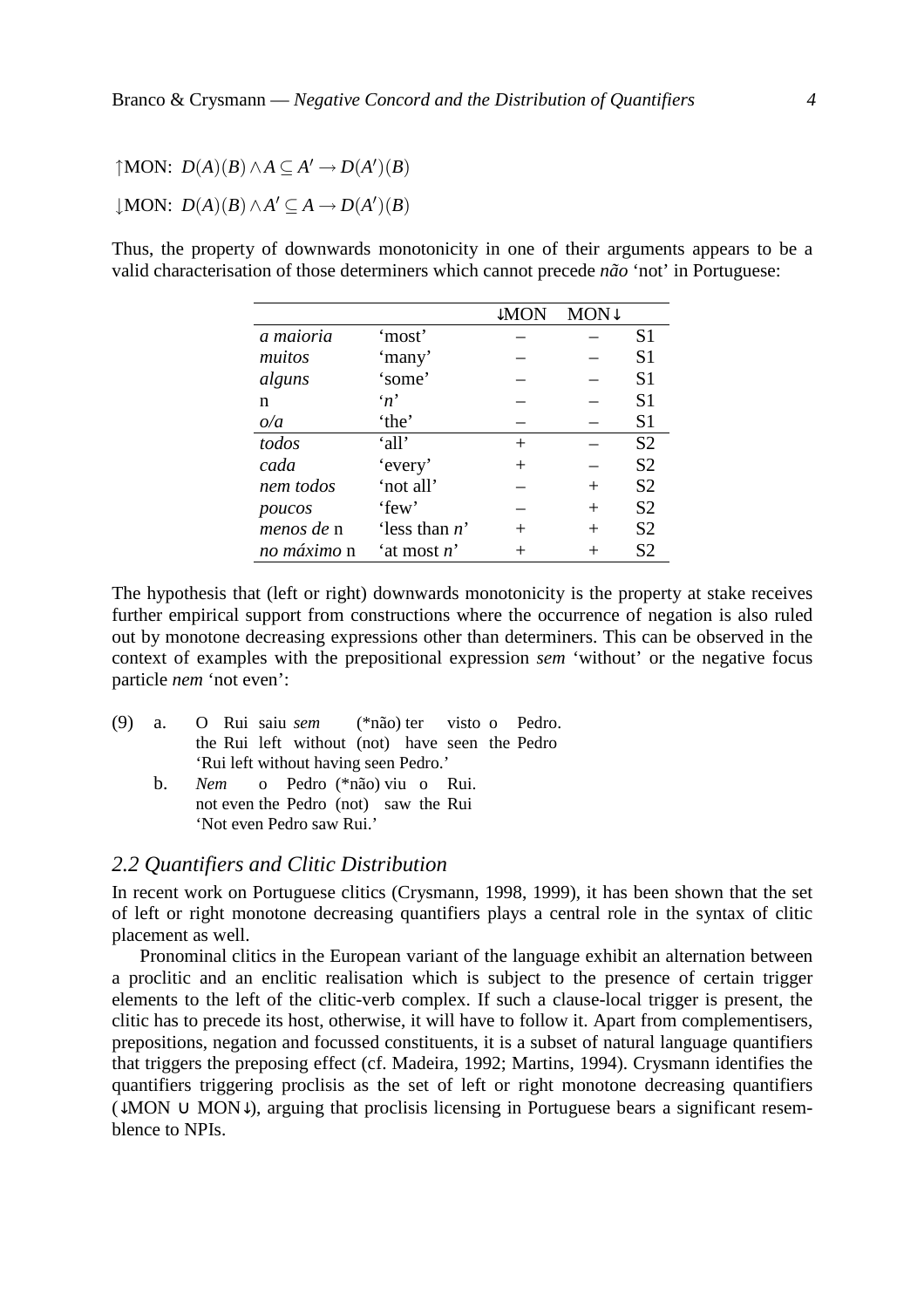(10) {Todos os,Nem todos, Poucos,Menos de *n*, No máximo *n*} estudantes *o* viram. all the, not all, few, less than  $n$ , at most  $n$  students CLITIC:him saw '{Every, not every, few, less than n, at most n} students saw him.'

Similarly, those quantifiers which do not trigger proclisis, but rather have the clitic occur in its default position, are not downwards monotone in either of their arguments, corresponding to our S1.

(11) {Muitos, Alguns,Vários, A maioria dos, Os, *n*} estudantes viram *-n*o.  ${may, some, several, the most of the, the, n} students saw -CLITIC:him$ '{Many, some, several, most, the, n} students saw him.'

Thus, the set of quantifiers compatible with the default realisation of the pronominal clitics is actually identical to the set of quantifiers (S1) which does not observe any distributional restrictions concerning negation.

Interestingly, the interaction of quantifiers with negation and with clitics display some further similarities.

First, the partitioning of quantifiers with respect to trigger status generalises from D- to A-quantifiers (Crysmann, 1998, 1999): while non-downward monotone A-quantifiers like *muitas vezes* 'many times' or *várias vezes* 'several times' do not trigger proclisis, the opposite is true for downward monotone A-quantifiers like *sempre* 'always' or *poucas vezes* 'seldom':

| (12) {Muitas vezes, Várias vezes} elas viram-no. |                                 |
|--------------------------------------------------|---------------------------------|
| { $often,$                                       | sometimes } they saw-CLITIC:him |

|             | (13) a. * {Sempre, Poucas vezes} elas viram-no. |  |        |
|-------------|-------------------------------------------------|--|--------|
|             | {always, few times} they saw-CLITIC:him         |  |        |
| $b_{\cdot}$ | {Sempre, Poucas vezes} elas o                   |  | viram. |
|             | {always, few times} they CLITIC:him saw         |  |        |

In the context of negation, A-quantifiers display a distributional pattern strictly parallel to that of the corresponding determiners: while left or right monotone decreasing A-quantifiers (↓MON ∪ MON↓) cannot precede negation, no such restriction seems to hold for its complement set, consisting of quantifiers like *muitas vezes* 'sometimes', which are neither left nor right monotone decreasing.

- (14) O Rui {muitas, algumas, a maioria das, n} vezes *não* viu o Pedro. the Rui {many, some, the most of the, n} times not saw the Pedro 'Rui didn't see Pedro {many, some, most, n} times.'
- (15) a. \* O Rui {sempre, nem sempre, poucas das vezes} *não* viu o Pedro. the Rui {always, not always, few of the times} not saw the Peter b. ?? O Rui menos de *n* vezes não viu o Pedro. the Rui less than n times not saw the Peter c. ? O Rui {poucas, no máximo n} vezes não viu o Pedro. the Rui {few, at most n} times not saw the Pedro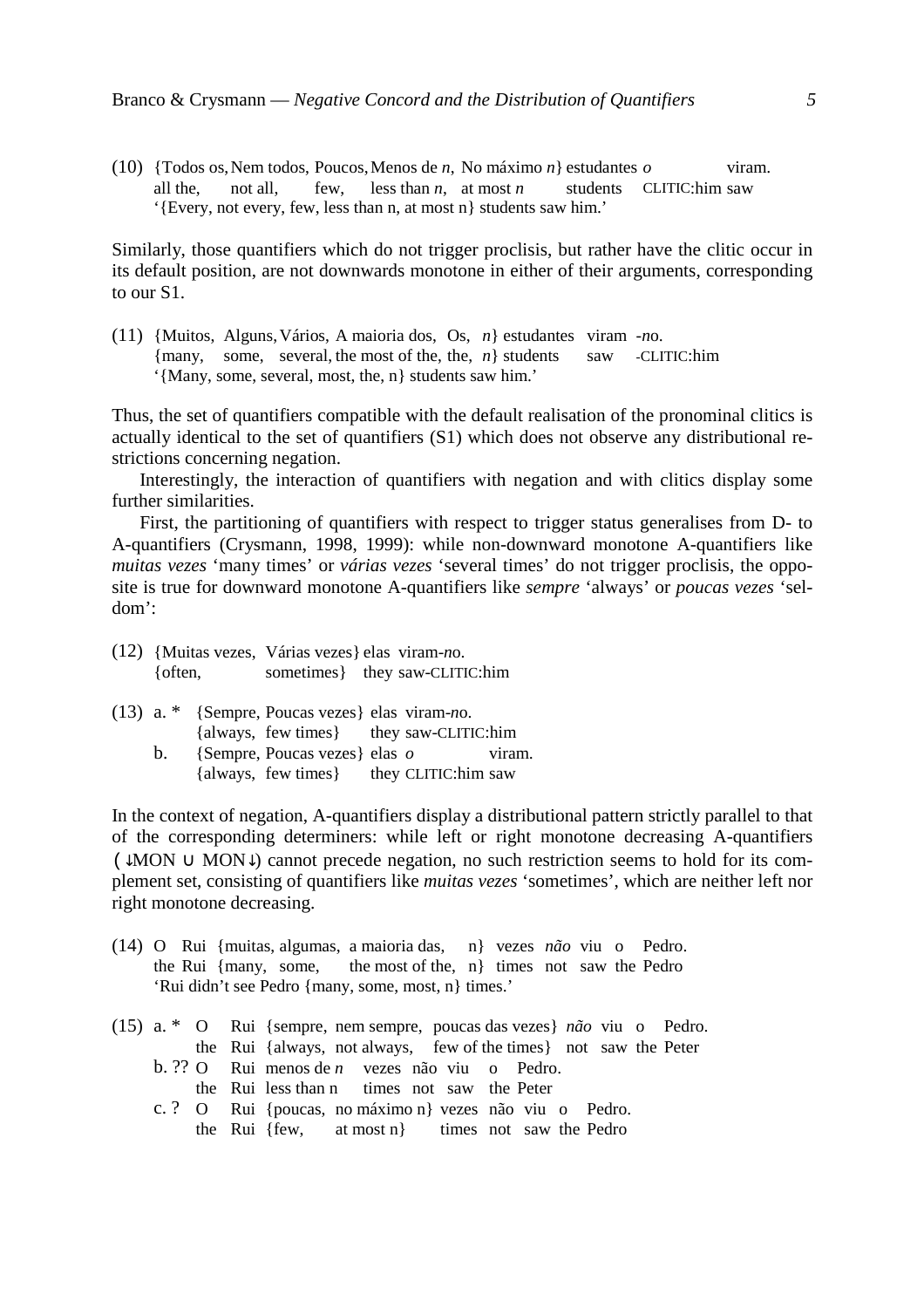Second, Crysmann (1998, 1999) argues that triggering of proclisis is operative under linear precedence, irrespective of the scope properties of the quantifier. Constructions with subject extraposition, as in (16), or quantifier float, as in (17), lend empirical support to this claim: note, for example, that despite its postverbal surface position, the floating quantifier in (17) still unambiguously quantifies over the preverbal subject. Nevertheless, if the left or right monotone decreasing D-quantifier surfaces to the right of the clitic-verb complex, it loses its ability to trigger proclisis.

- (16) a. Viram-no *todos os estudante*s. saw-CLITIC:him all the students 'All students saw him.' b. \* O viram *todos os estudante*s.
	- CLITIC:him saw all the students c. \* *Todos os estudantes* viram-no.
	- all the students saw-CLITIC:him
- (17) a. Os estudantes telefonaram-lhe *todo*s. the students phoned-CLITIC:to.him all 'All students phoned him.'
	- b. \* Os estudantes lhe telefonaram *todo*s. the students CLITIC:to.him called all
	- c. \* *Todos* os estudantes telefonaram-lhe. all the students called-CLITIC:to.him

Constructions with A-quantifiers exhibit the same pattern as above, thereby reinforcing the empirical argument for the critical importance of linear precedence in the interaction of quantifiers with proclisis:

- (18) a. Eles telefonaram-lhe *sempr*e. they phoned-CLITIC:to.him always They always phoned him.'<br>b. \* Eles lhe telefon
	- telefonaram sempre. they CLITIC:to.him phoned always
	- c. \* Eles *sempre* telefonaram-lhe. they always phoned-CLITIC:to.him

Surface linear precedence appears to be the relevant concept for the interaction between D-quantifiers and negation as well. In subject extraposition constructions, as in (19), or sentences with quantifier float, as in (20), no incompatibility between monotone decreasing D-quantifiers and negation can be attested if the former occurs in a position to the right of the negation adverb.

|  | (19) a. * Todos os estudantes não viram o Rui.     |
|--|----------------------------------------------------|
|  | all the students not saw the Rui                   |
|  | b. Não viram o Rui todos os estudantes.            |
|  | not saw the Rui all the students                   |
|  | 'No student saw Rui.'/'Not every student saw Rui.' |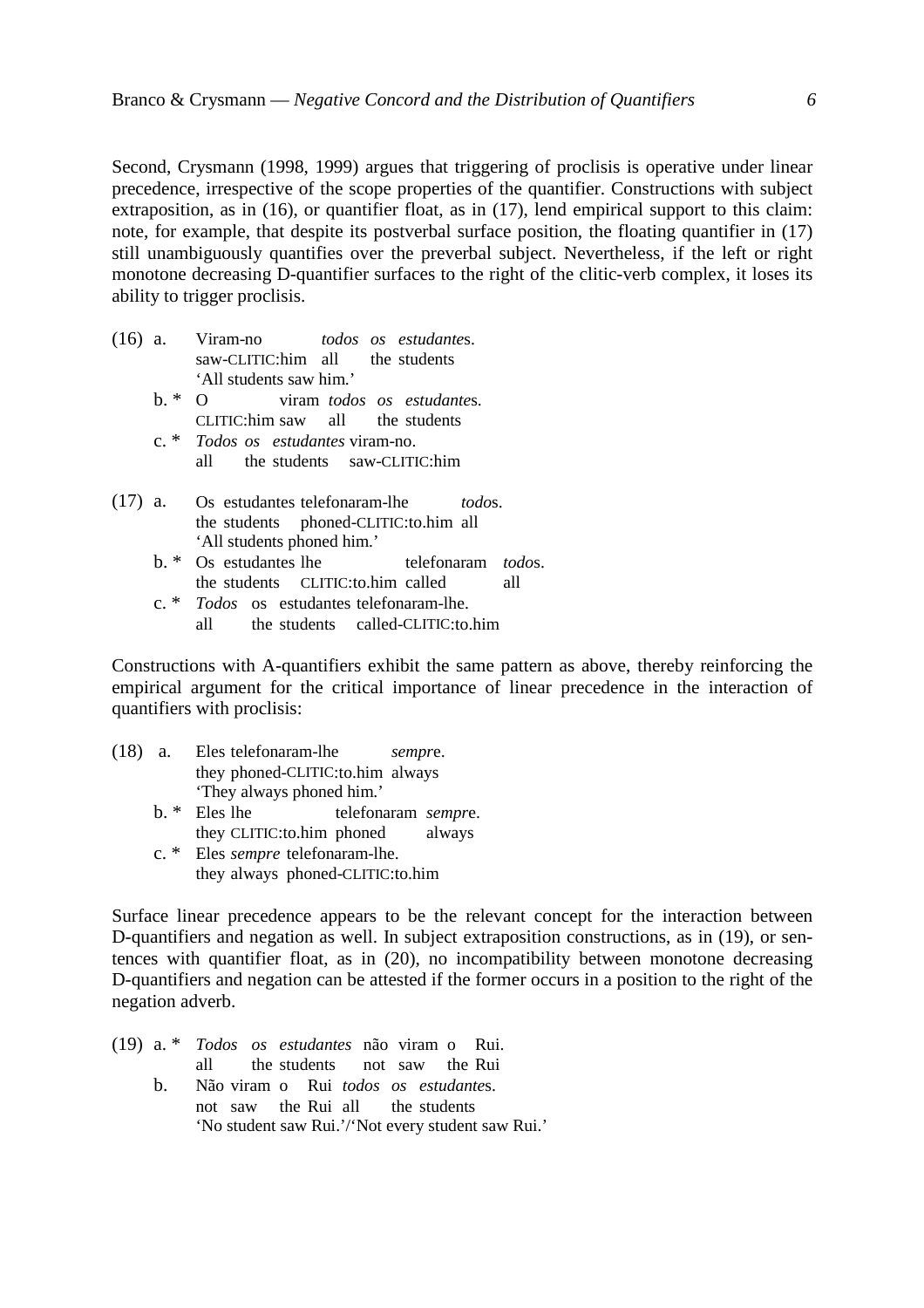(20) Os estudantes não viram *todos* o Rui. the students not saw all the Rui 'No student saw Rui.'/'Not every student saw Rui.'

Again, the parallelism between proclisis and negation can also be observed with respect to A-quantifiers. The adverbial *sempre* is lexically ambiguous between a temporal reading ('always') and an aspectual reading ('finally'). In a position preceding the negative marker *não*, the temporal reading becomes unavailable (cf. (21a)). If, however, *sempre* surfaces to the right of the negation marker, no such restriction applies:

(21) a. *Sempre* os estudantes não viram o Rui. always the students not saw the Rui %'The students didn't always see Rui.'/%'The students never saw Rui.' b. Os estudantes não viram o Rui *sempr*e. the students not saw theRui always 'The students didn't always see Rui.'/'The students never saw Rui.'

Note that both the postverbal subject NP in (19b), as well as the postverbal floating quantifier in (20) may take either wide or narrow scope with respect to negation. The same appears to hold for the postverbal temporal adverbial in (21b). We can therefore discard differences in scope properties as a potential source of explanation.

## *2.3 Quantifiers and Anti-additive Operators*

In previous subsections, the incompatibility of D-quantifiers with negation has been shown to generalise to other sort of expressions that exhibit the same kind of incompatibility, namely prepositions such as *sem* 'without', focus particles such as *nem* 'not even' or A-quantifiers such as *sempre* 'always'. These expressions have in common that they are monotone decreasing in one of their arguments and that they cannot precede negation.

We will focus now on the other side of this distributional constraint and examine those expressions which cannot *follow* monotone decreasing operators.

The contrasts below illustrate that the distributional restriction observed above is not restricted to the negation marker *não* 'not'. It carries over to other negative expressions, such as *ninguém* 'no one', *nenhum* 'no', or *nunca* 'never':

|    |                                    | (22) a. * {Sempre, Poucas vezes} <i>ninguém</i> viu o Rui. |  |  |
|----|------------------------------------|------------------------------------------------------------|--|--|
|    |                                    | {always, few times} nobody saw the Rui                     |  |  |
| b. |                                    | <i>Ninguém</i> viu {sempre, poucas vezes} o Rui.           |  |  |
|    |                                    | nobody saw {always, few times} the Rui                     |  |  |
|    | 'Nobody saw Rui {always, seldom}.' |                                                            |  |  |
|    |                                    |                                                            |  |  |

- (23) a. \* {Todos os, Poucos dos} estudantes *nunca* tinham visto o Rui. {all the, few of the} students never had seen the Rui b. *Nunca* {todos os, poucos dos} estudantes tinham visto o Rui.
	- never {all the, few of the} students had seen the Rui 'Never {all, few} students had seen Rui.'

Similar to our observations made in the preceding subsections regarding *não* 'not', the negative expressions presented in (22) and (23) can precede monotone decreasing items, but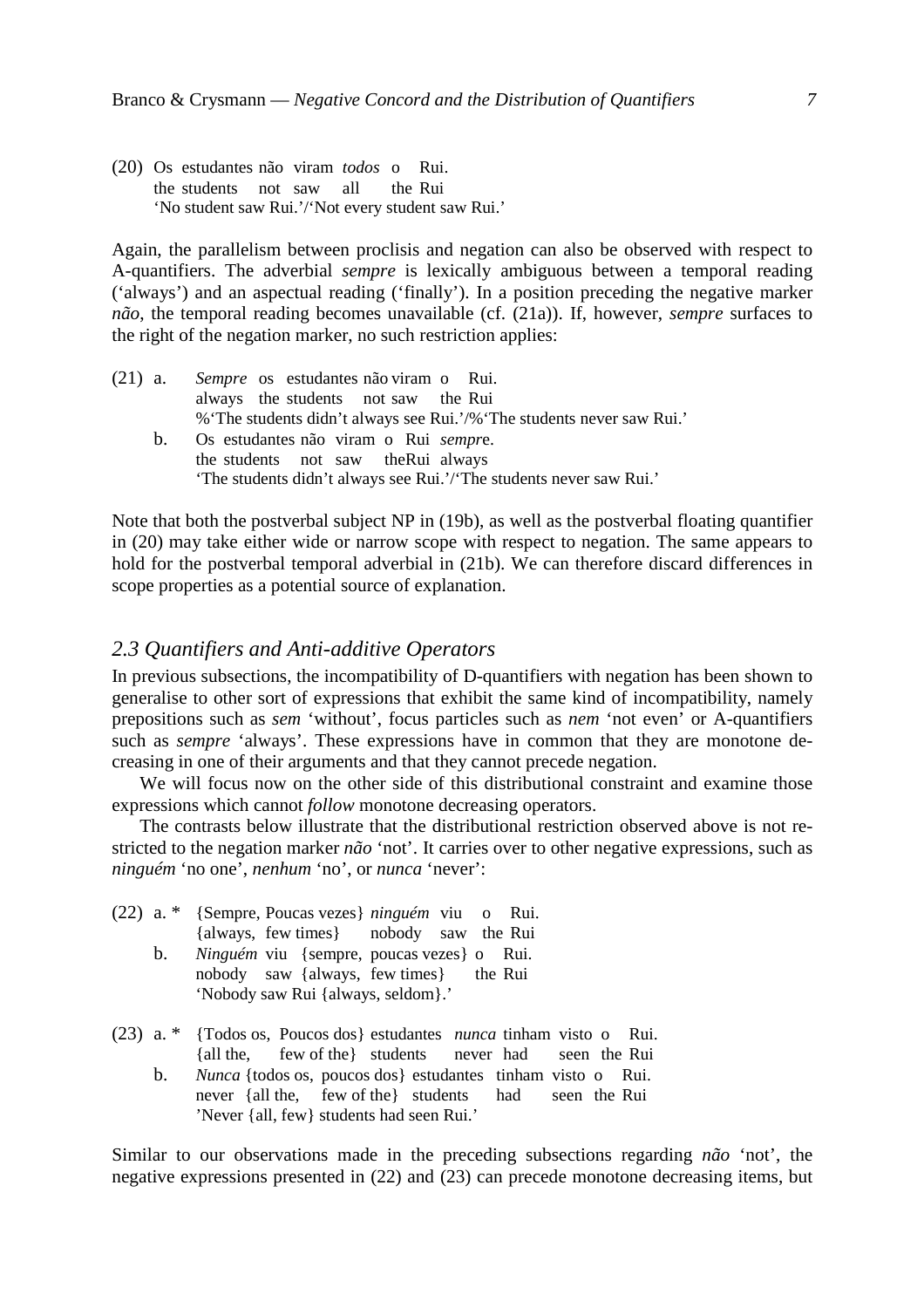they cannot be preceded by them. Accordingly, this restriction cannot be assigned to the fact that these negative items are monotone decreasing expression. If this was sufficient, the examples (22b) and (23b) above would be equally ruled out as ungrammatical, contrary to fact.

What expressions like *not*, *no*, *nobody*, *never*, however, have in common is the fact that they all express a stronger form of negativity than mere downwards monotonicity. Looking at the hierarchy of negative expressions studied in Zwarts (1996), it turns out that their characteristic, unifying formal property is anti-additivity with respect to the scope argument:

Right anti-additivity:  $D(A)(B \lor B') \leftrightarrow (D(A)(B) \land D(A)(B'))$ 

# *2.4 Negative Concord*

Returning to the basic pattern of Portuguese negative concord (NC), we can now give a principled explanation for these data under an ambiguity approach, making crucial use of the independently motivated restrictions on the distribution of quantifiers.

- (1) a. *Ninguém* viu o Rui. nobody saw the Rui 'Nobody saw Rui.'
	- b. *Ninguém* viu ninguém. nobody saw nobody 'Nobody saw anybody.'
- (2) a. O Rui *não* viu ninguém. the Rui not saw nobody 'Rui didn't see anybody.'
	- b. \* Ninguém *não* viu o Rui. nobody not saw the Rui

In (1) and (2b), the NPI lexical entry associated with the pre-verbal N-word *ninguém* 'nobody' is not licensed by any preceding licensor. Rather, in these constructions, N-words are restricted to express negation, as unequivocally shown by (1a). Accordingly, despite their ambiguity, only the negative quantifier reading can enter a grammatical representation.

Given the first occurring preverbal N-word is a negative quantifier, it is then a monotone decreasing expression. Accordingly, the ungrammaticality of (2b) can simply be traced to the general constraint on monotone decreasing quantifiers and negation.

Turning to the case of multiple concordant terms, as in (1b), we see that this distributional constraint precludes any N-word following the first one to express negative force. This means that their reading as negative quantifiers is blocked. Given that the first occurring N-word can only be a negative quantifiers there, and *a fortiori* a strong NPI licensor, all the following Nwords will be licensed as (positive existential) NPIs.

Evidence that N-words *qua* NPIs are strong polarity items can be observed in examples like the one above, where a monotone decreasing but not anti-additive item is unable to act as licensor of N-words, although it acts as licensor of a weak NPI such as *o que quer que fosse* 'anything; lit:the what ever that was':

(24) a. \* Poucos dos estudantes viram *nad*a. few of the students saw nothing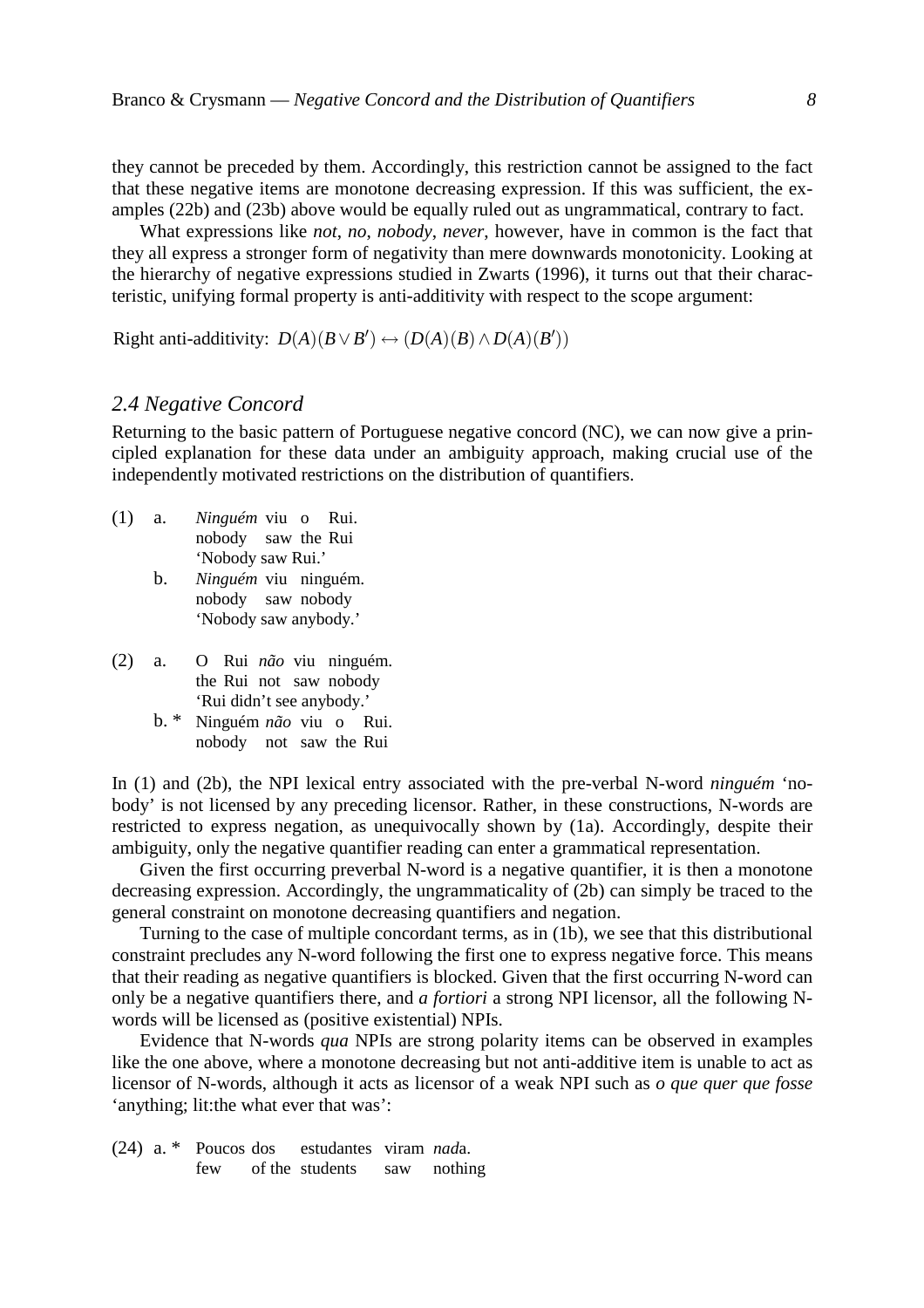b. Poucos dos estudantes viram *o que quer que foss*e. few of the students saw the what ever that was 'Few students saw anything.'

Note that other examples with multiple concordant terms, such as (2a), receive a similar explanation. The negative adverb *não* is monotone decreasing, which triggers the application of the constraint on downwards monotone and right anti-additive expressions. Thus, the negative quantifier reading of the post-verbal N-word is eliminated from the grammatical representation. Its strong NPI reading, in turn, is licensed by the negative adverb.

Constructions with more than two concordant terms, like the one in (25), will receive an identical treatment.

(25) *Nem nunca ninguém nada* viu que pudesse incriminar o Rui. not never nobody nothing saw that might incriminate the Rui 'It is not the case that anyone has ever seen anything that might incriminate Rui.'

Finally, (23a) illustrates the case where the negative quantifier reading of an N-word is banned, but its NPI reading is not licensed either. Given *todos* 'all' is left downwards monotone, it precludes the negative quantifier reading of *nunca* 'never' to figure in a grammatical representation; however, as *todos* is not anti-additive, it fails to qualify as a strong NPI licensor, thus precluding the NPI reading of *nunca* 'never' as well. The data in (22a) shows a similar effect with the only difference that the relative linear order of the Dand A-quantifiers is reversed.

# **3 A Constraint-based Account**

In this section we propose an account of the data under discussion in terms of linearisation constraints on quantifiers and strong negative polarity items (NPIs). The formal analysis is carried out in the framework of Head-driven Phrase Structure Grammar (HPSG; Pollard and Sag, 1987, 1994). After a brief introduction to linearisation on complex order domains (section 3.1), we will propose a formal integration of monotonicity information with Minimal Recursion Semantics (section 3.2). Finally, we will formulate two order constraints, as well as a licensing requirement for (strong) polarity items, on the basis of which the empirical pattern of Portuguese negative concord can be derived.

#### *3.1 Linearisation in HPSG*

Head-driven Phrase Structure Grammar (HPSG; Pollard and Sag, 1987, 1994) is a surfaceoriented unification-based theory of grammar, which describes linguistic signs by means of typed feature structures. Building on rich and highly structured lexical information, organised in terms of multiple inheritance networks, HPSG recognises a set of highly general principles which specify how the feature structure of a syntactically complex sign is related to the feature structures of its parts. Among these principles, HPSG postulates a limited set of phrase immediate dominance (ID) schemata whose main purpose is to project phrase structure from the combinatorial potential of lexical signs.

Motivated by studies on "free word order" languages such as German (Reape, 1994; Kathol, 1995, 2000), current HPSG draws a fundamental distinction between the combinatorial aspects of phrase structure and its linearisation properties. In HPSG, phrasal signs must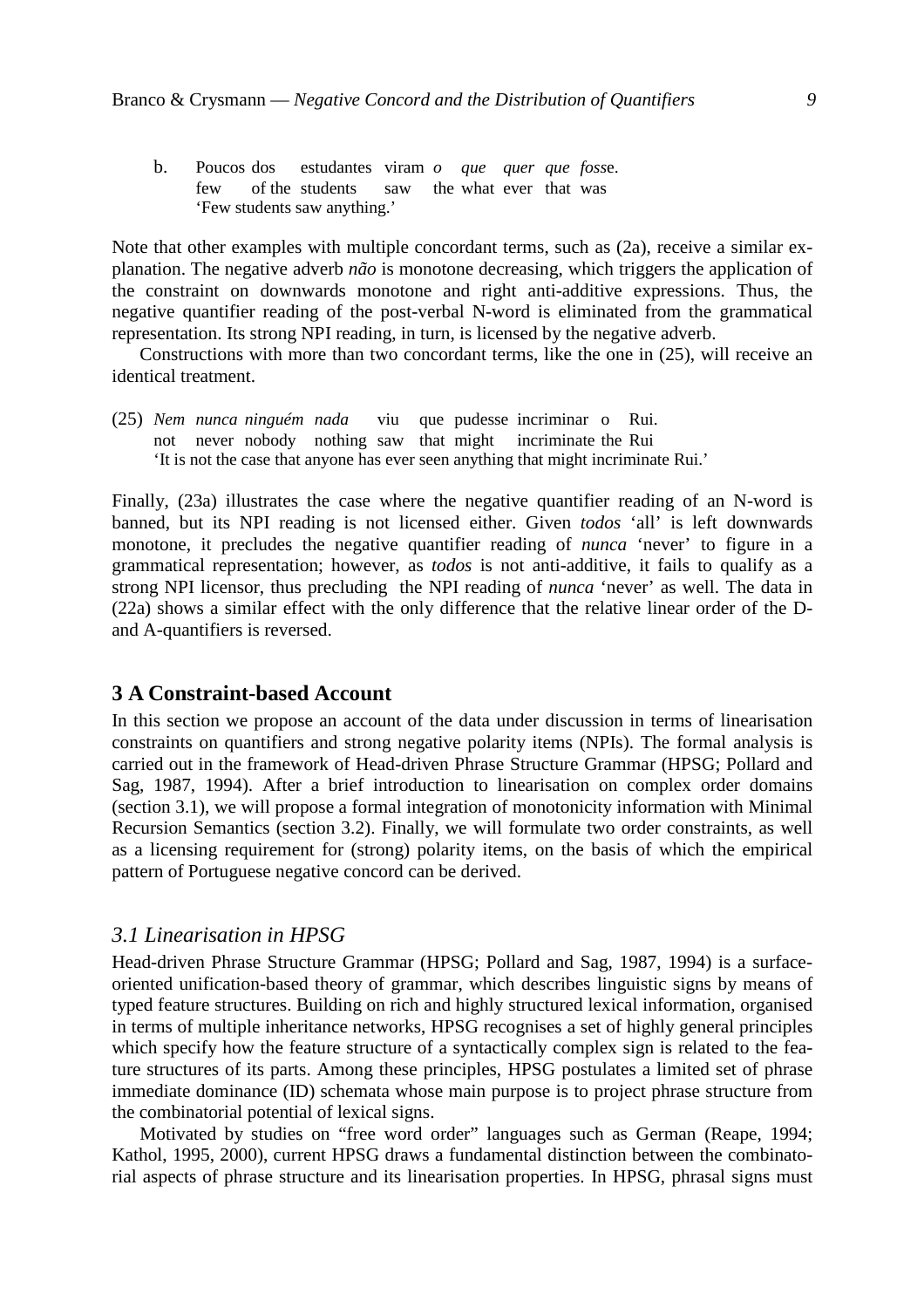be licensed by one of several immediate dominance schemata, e.g. the HEAD-SUBJECT or the HEAD-COMPLEMENT schema, which regulate how signs can be combined into larger units and how the properties of the phrasal mother node relate to the properties of its daughters. Word order, however, operates on significantly larger domains, demanding a certain degree of independence from immediate constituency. To achieve this, it has been suggested by Reape (1994) and Kathol (1995, 2000), among others, that linear precedence statements do not operate on the phrase structure directly, but instead are formulated over a list of word order objects (DOM) which is derived from constituent structure by means of complex domain formation.



As illustrated above, ID-schemata, like the HEAD-COMPLEMENT schema in (26), specify, inter alia, how the the domain objects contributed by the head and non-head daughters are combined on the DOM list of the mother. The fundamental relation for complex domain formation is the "shuffle" operation (or sequence union), denoted by " $\circ$ ". The shuffle is an unordered concatenation of the DOM list of the head daughter with the domain object contributed by the non-head daughter (see Reape, 1994, p. 152–153, for a definition). In order to ensure that material from different major constituents cannot be interleaved, the DOM list of the non-head daughter is compacted into a single domain object, whose syntacto-semantic representation is token-identical with the syntacto-semantic representation of the non-head daughter and whose phonological contribution corresponds to the concatenation of the PH(ON) values on the non-head daughter's DOM list (see Kathol and Pollard, 1995, p. 175, for a formal definition of the compaction relation). Thus, the internal linear structure of the non-head is rendered opaque to ordering in higher domains.

With the other ID-schemata defined in an analogous way, a flat list representation of the entire sentential domain is built up which consists of domain objects corresponding to all major constituents plus the verbal head. The way in which complex domain formation is related to the ID-schemata also ensures the clause-boundedness of order phenomena: whenever a sentence is embedded as a subject, a modifier, or a complement, its DOM list is compacted into a single domain object, such that order constraints on the matrix clause can only target the embedded clause as a whole.

Although initially introduced in the context of Germanic languages, within HPSG, order domains are now adopted for the analysis of word order in a wide variety of languages, including other Romance languages, such as Italian (Przepiórkowski, 1999) and French (Bonami *et al*., 1999). In Portuguese, the adoption of complex domain formation appears to be independently motivated (see Crysmann, 2000, for extensive discussion): Similar to other Romance languages, complements and modifiers can easily be interspersed, even separating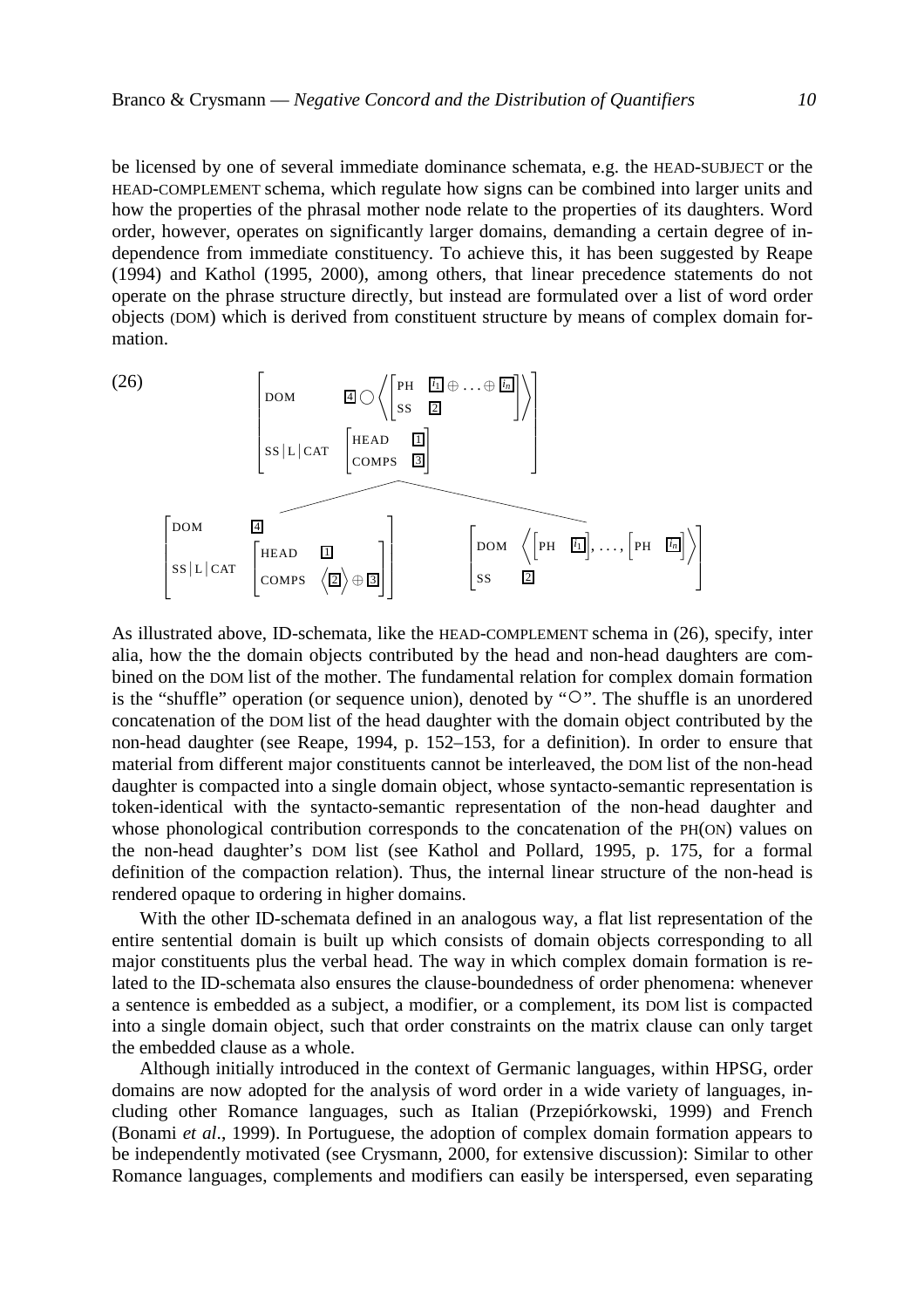the complements from the subcategorising verbal head. In the preverbal domain, modifiers can also be quite freely positioned, both before the subject and between the subject and the verb. Under a linearisation-based approach, both word order variation and the interleaving of arguments and modifiers can easily be accounted for.

Further evidence for a linearisation-based approach to Portuguese word order comes from the domain of clitic placement: whether or not the clitic cluster precedes its verbal hosts depends on the presence of some clause-local trigger element (e.g., complementiser, wh-expression, downward-entailing functor) to the left of the verbal cluster. As argued in Crysmann (1999, 2000, to appear), triggers are functionally, categorically, and configurationally quite heterogeneous, including heads, markers, modifiers, fillers, and subjects alike. The only distributional property shared by all these triggers is their linear position with respect to the verbal cluster.

# *3.2 Monotonicity in Minimal Recursion Semantics*

As a first step towards a formal analysis, we will have to discuss how the semantic representation language (here: Minimal Recursion Semantics; Copestake *et al.* 1998) should best be enriched with monotonicity information.

MRS is not, in itself, a semantic theory, but a meta-level language for describing semantic structures in some underlying object language. In its formulation in Copestake *et al.* (1998), which we are adhering to here, the object language is the predicate calculus with generalised quantifiers. A major characteristic of MRS is its use of syntactically 'flat' semantic representations: The syntax of MRS is designed so that it can be straightforwardly expressed in terms of feature structures, and easily integrated into constraint-based grammars. According to its authors "the point of MRS is not that it contains any particular new insight into semantic representation, but that it integrates a range of techniques in a way that has proved to be very suitable for large general-purpose grammars for use in parsing, generation and semantic transfer" (p.2).

MRS is a semantic representation language with tools to accomodate an underspecified representation of meaning.<sup>1</sup> On the one hand, the semantic contribution of the subexpressions of a given expression *E* to the semantics of *E* are represented by feature structures of sort *mrs* (meaning representation structures) which are collected on a list. This list is the value of LISZT, a feature of the semantic representation of E. On the other hand, the hierarchical relations between the elements of sort *mrs* are expressed by means of indices and subordination constraints on these indices. To achieve this, each *mrs* specifies a HANDEL feature whose value is an index, which is the unique identifier of the corresponding *mr*s. As to the more complex semantic structures of quantifiers, they further include a SCOPE and a REST feature whose values are coindexed with the HANDEL of the domain and restrictor arguments. These feature-values are constrained to be of type *handl*e. The semantic representation of quantifiers also introduce a feature for binding the relevant variable (BV) of the noun's predicate (INST). The semantic representation of an NP like *every man* will thus have the following representation:

 $\overline{a}$ 

 $1$  MRS shares a certain degree of similarity with other underspecified semantic representation languages, such as UDRT (Frank and Reyle, 1992, 1995) or UMRS (Egg, 1998).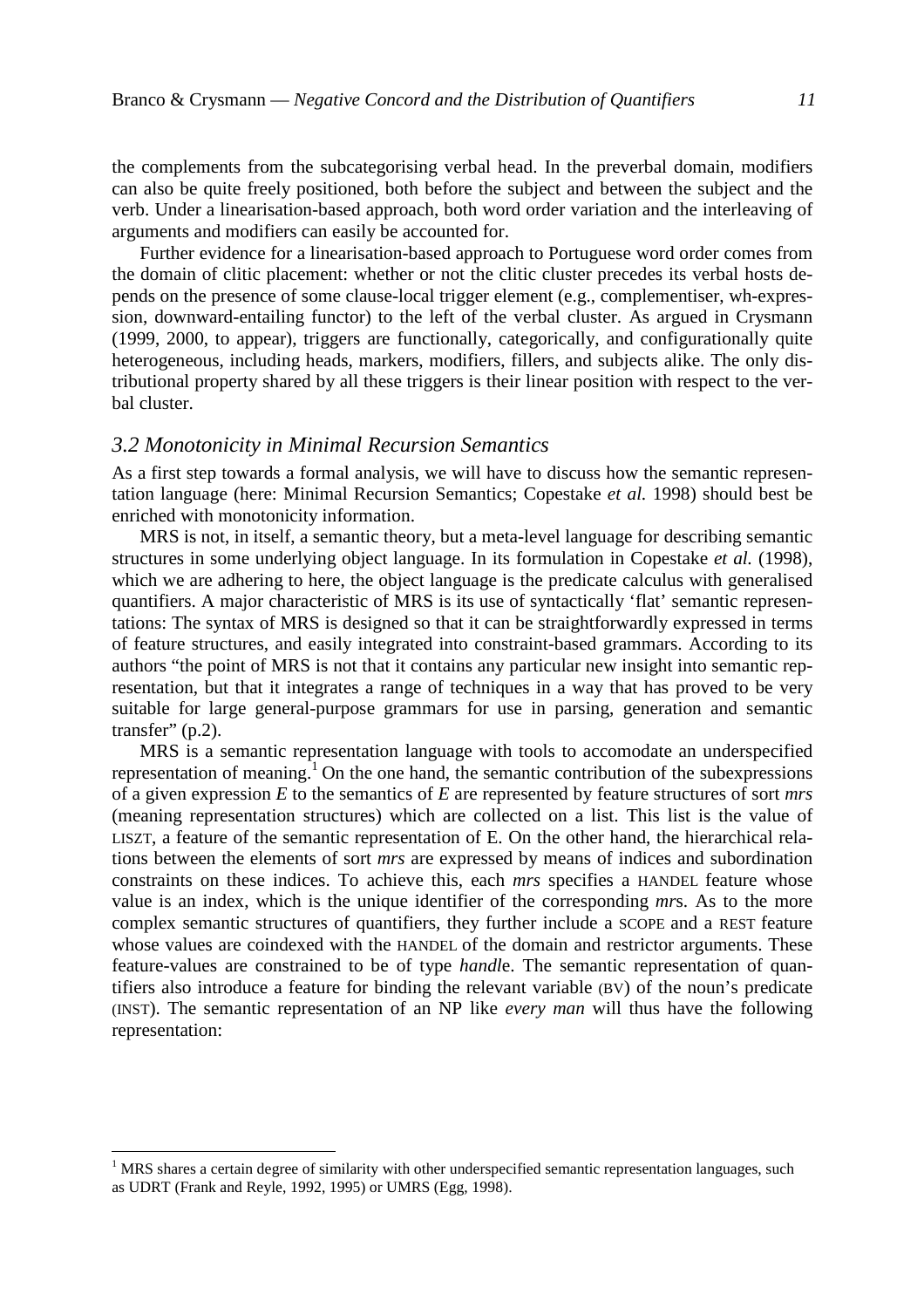

Apart from restricting the range of permissible coindexations, the sortal restriction on HANDEL, REST, and SCOPE values does not encode any useful linguistic information. Thus, we can safely augment the type *handle* with a sortal hierarchy to express the monotonicity context a quantifier creates for its arguments:

(28) *mon-context* 
$$
\equiv
$$
 *incr-mon-conv*  $\lor$  *decr-mon-conv*  $\lor$  *non-mon-conv*

As depicted in (28), a monotonicity context may either be upward entailing *(incr-mon-con*x), downward entailing *(decr-mon-con*x), or non-monotonic. This minimal hierarchy can further be expanded, if necessary, to encode the full hierarchy of negative (and positive) expressions identified by Zwarts (1996), where the sort *strict-dmon-conx* corresponds to items not observing any further parts of De Morgan laws except those minimaly characterising downwards monotone items. Similarly, the sort we label *strict-imon-conx* corresponds to upwards monotone contexts which are neither additive nor multiplicative (see Zwarts, 1996, for details).

#### (29) *decr-mon-conx* ≡ *anti-add-conx* ∨ *anti-mult-conx* ∨ *strict-dmon-conx*

#### (30)  $\text{incr-mon-conv} \equiv \text{add-conv} \lor \text{mult-conv} \lor \text{strict-imon-conv}$

In order to facilitate generalisations across unary and binary functors, we suggest the following hierarchy of scope taking functors, where the scope and restrictor arguments are represented on a list-valued feature ARGS. By convention, the first element on this list will correspond to the functor's scope argument.



Consequently, the semantic contribution of an NP like *every man* will now be represented as in (32) below.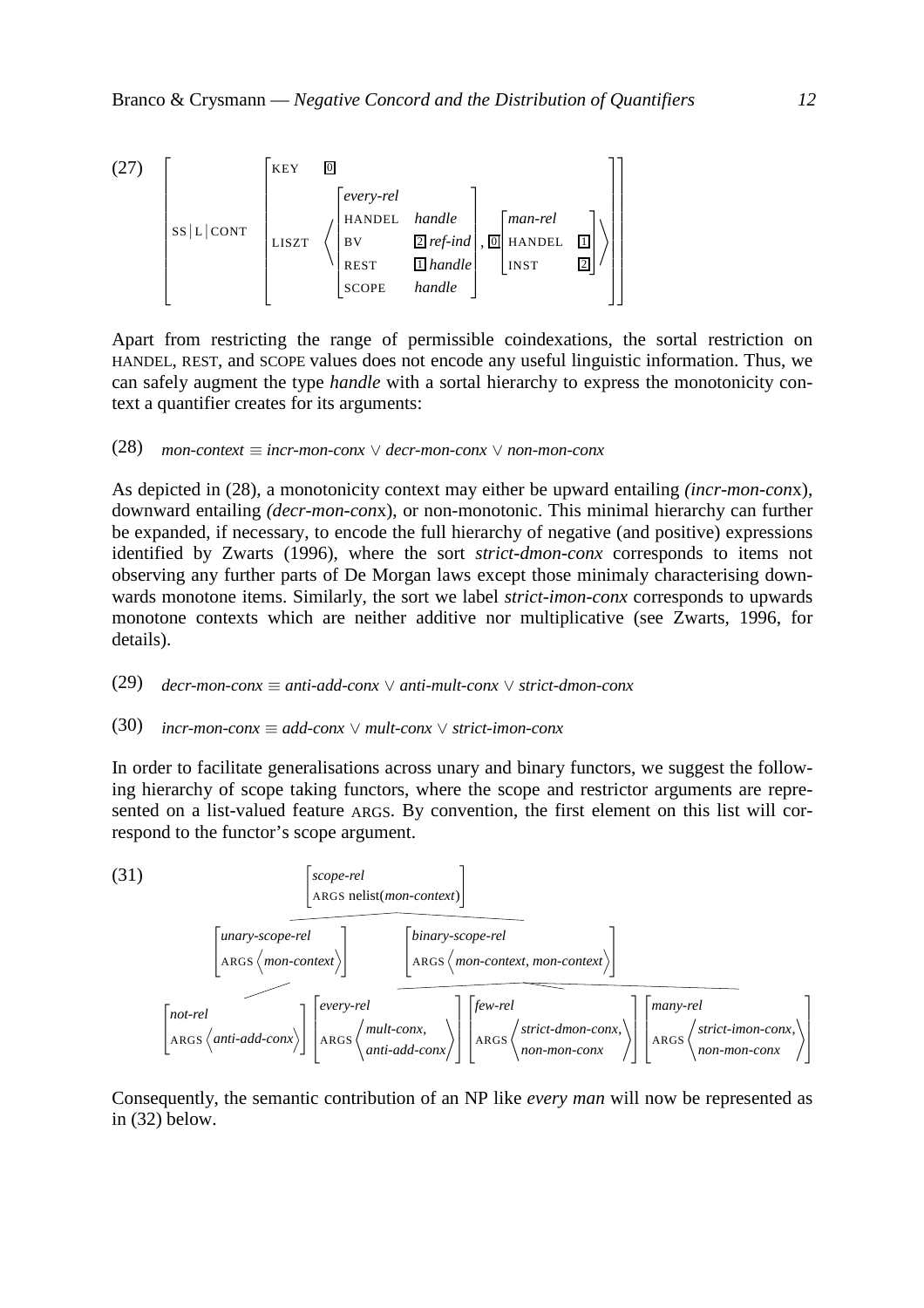

For the purposes of semantic selection, MRS postulates a KEY feature which points to the semantic "core" of a sign, which is the head noun in the case of an NP. Thus, a subcategorising head can impose sortal restrictions on the kind of NPs or PPs it may combine with. The semantic contribution of the determiner can also be referenced straightforwardly by way of its variable-binding property: it is exactly that *mrs* whose BV value is token-identical with the INST value of the syntactic head.

(33) 
$$
d\text{-mon-func} \rightarrow
$$
  
\n
$$
\begin{bmatrix}\n\text{KEY } \overline{\mathbb{O}} \\
\text{LIST} \left\langle \dots \overline{\mathbb{O}} \left[ \text{ARGs} \left\langle \dots \text{decr-mon-conv} \dots \right\rangle \right] \dots \right\rangle\n\end{bmatrix} \vee
$$
\n
$$
\begin{bmatrix}\n\text{KEY } \overline{\mathbb{O}} \\
\text{LIST} \left\langle \dots \left[ \text{BY } \overline{\mathbb{O}} \right]\n\end{bmatrix}
$$
\n
$$
\begin{bmatrix}\n\text{KEY } \overline{\mathbb{O}} \\
\text{URST} \left\langle \dots \left[ \text{ARGs} \left\langle \dots \text{decr-mon-conv} \dots \right\rangle \right] \dots \overline{\mathbb{O}} \left[ \text{INST } \overline{\mathbb{O}} \right] \right\rangle\n\end{bmatrix}
$$

Having enriched the semantic representation language with monotonicity information, we can now give a formal definition of the class of ↓MON ∪ MON↓ functors: in essence, this class is defined in terms of the monotonicity contexts introduced by the determiner, in the case of NPs, or by the syntactic head itself, in the case of word-level quantifiers or the negative marker *nã*o. Similarly, strong NPI licensors can be defined on the basis of anti-additivity. Note that the description in (34) is properly subsumed by the description for downwards monotone functors, as given in (33) above.

(34) 
$$
neg\text{-func} \rightarrow
$$
  
\n
$$
\begin{bmatrix}\n\text{KEY } \overline{\mathbb{O}} \\
\text{LIST} \left\langle \dots \overline{\mathbb{O}} \left[ \text{ARGS} \left\langle \text{anti-add-conv}, \dots \right\rangle \right] \dots \right\rangle\n\end{bmatrix} \vee
$$
\n
$$
\begin{bmatrix}\n\text{KEY } \overline{\mathbb{O}} \\
\text{LIST} \left\langle \dots \left[ \text{BY } \overline{\mathbb{O}} \right]\n\end{bmatrix}
$$
\n
$$
\begin{bmatrix}\n\text{KEY } \overline{\mathbb{O}} \\
\text{LISZT} \left\langle \dots \left[ \text{BVS} \left\langle \text{anti-add-conv}, \dots \right\rangle \right] \dots \overline{\mathbb{O}} \left[ \text{INST } \overline{\mathbb{O}} \right] \right\rangle\n\end{bmatrix}
$$

The last semantic type we are going to define relates to the NPI reading of N-words. Again, we suggest a disjunctive formulation, which describes both word-level functors, as well as phrases where a determiner combines with a content word.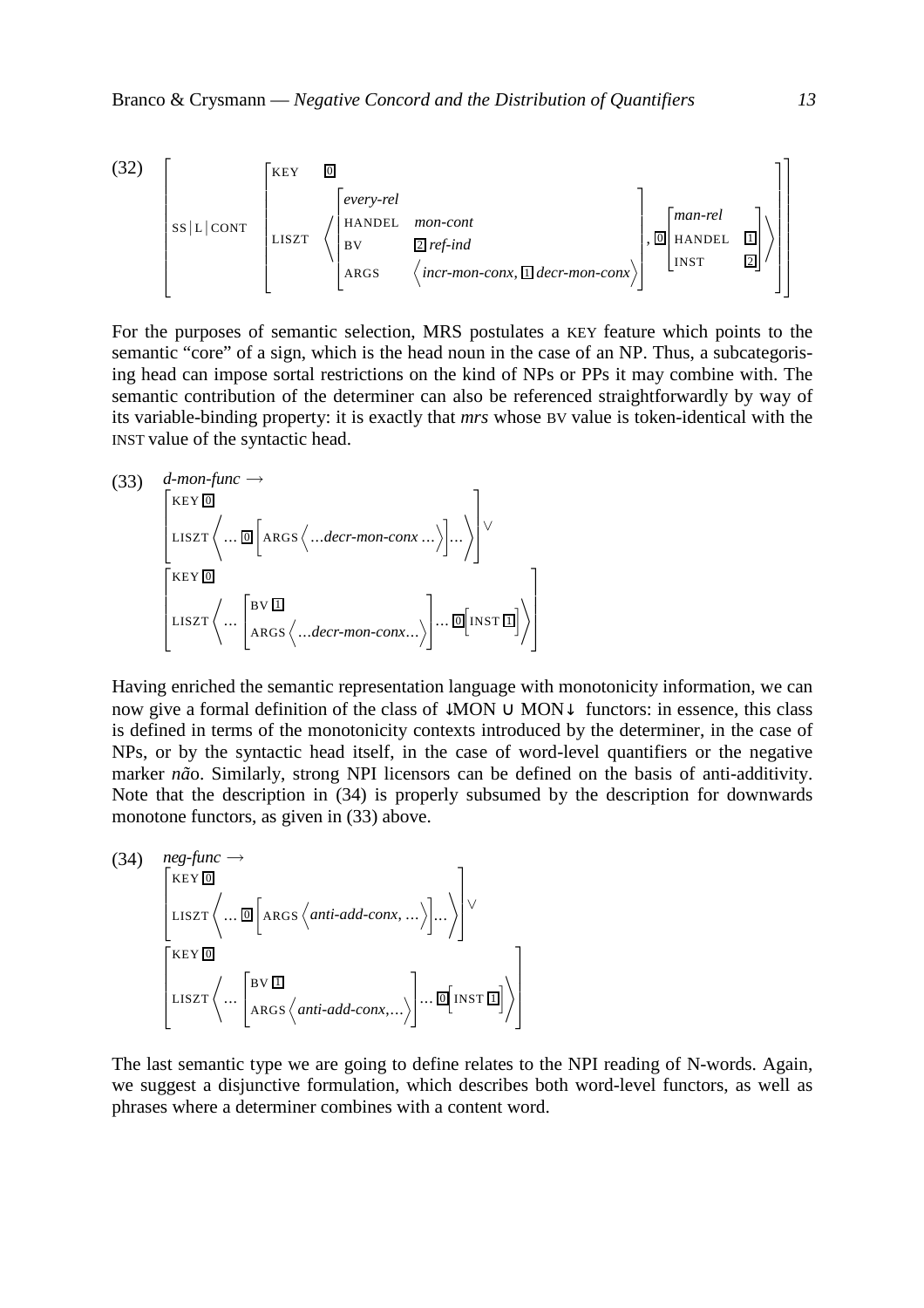

MRS employs a Cooper-storage for the treatment of quantifier scope. To capture the fact that NPIs always take narrow scope, we further restrict the H-STORE to the empty list.

With all the basic semantic types in place, we can now characterise N-words as lexically ambiguous between a negative quantifier and a strong NPI reading:

(36) 
$$
n\text{-word} \rightarrow \begin{bmatrix} \text{CONT} & \text{str-pol-item} \end{bmatrix} \vee \begin{bmatrix} \text{CONT} & \text{neg-func} \end{bmatrix}
$$

#### *3.3 Deriving Negative Concord*

As we have seen in the previous section, left or right downward entailing quantifiers observe a distributional restriction banning them from a position linearly preceding a negative expression. This placement restriction, which we regard as a word order phenomenon, can directly be captured by means of a linear precedence constraint (cf. (37)) which states that negative functors must precede left or right downward monotone functors.

$$
(37) \quad \begin{bmatrix} \text{CONT} & neg-func \end{bmatrix} \prec \begin{bmatrix} \text{CONT} & d\text{-mon-func} \end{bmatrix}
$$

Put differently, under the standard interpretation of LP statements in HPSG (e.g. Pollard and Sag, 1987; Kathol, 1995), this constraint rules out any ordering under which a domain object that satisfies the description of a downward-monotone quantifier precedes a domain object corresponding to a negative functor.

Next, we will propose an implicational constraint requiring that every (strong) polarity item be licensed clause-locally. If, as stated in (38) below, a strong polarity item is present on the domain list of a sentential sign (a saturated verb), there must also be a local anti-additive licensor on the same domain list.

(38) 
$$
\begin{bmatrix} \text{DOM} & \langle ... , [\text{CONT} \text{ str-pol-item}], ... \rangle \\ \text{ss}\left| \text{L}\left| \text{CAT} \right| & \begin{bmatrix} \text{HD} & verb \\ \text{SUBJ} & \langle \rangle \\ \text{COMPS} & \langle \rangle \end{bmatrix} \end{bmatrix} \rightarrow \begin{bmatrix} \text{DOM} \langle ... , [\text{CONT} \text{ neg-func}], ... \rangle \\ \end{bmatrix}
$$

Whenever a clause combines with some external head (either as a complement or as a modifier), its domain list is compacted into a single domain object on the mother's DOM list, thereby rendering the linear structure of the embedded clause opaque to ordering in the higher domain (see the discussion in 3.1 above). Thus, clause-locality is preserved by the very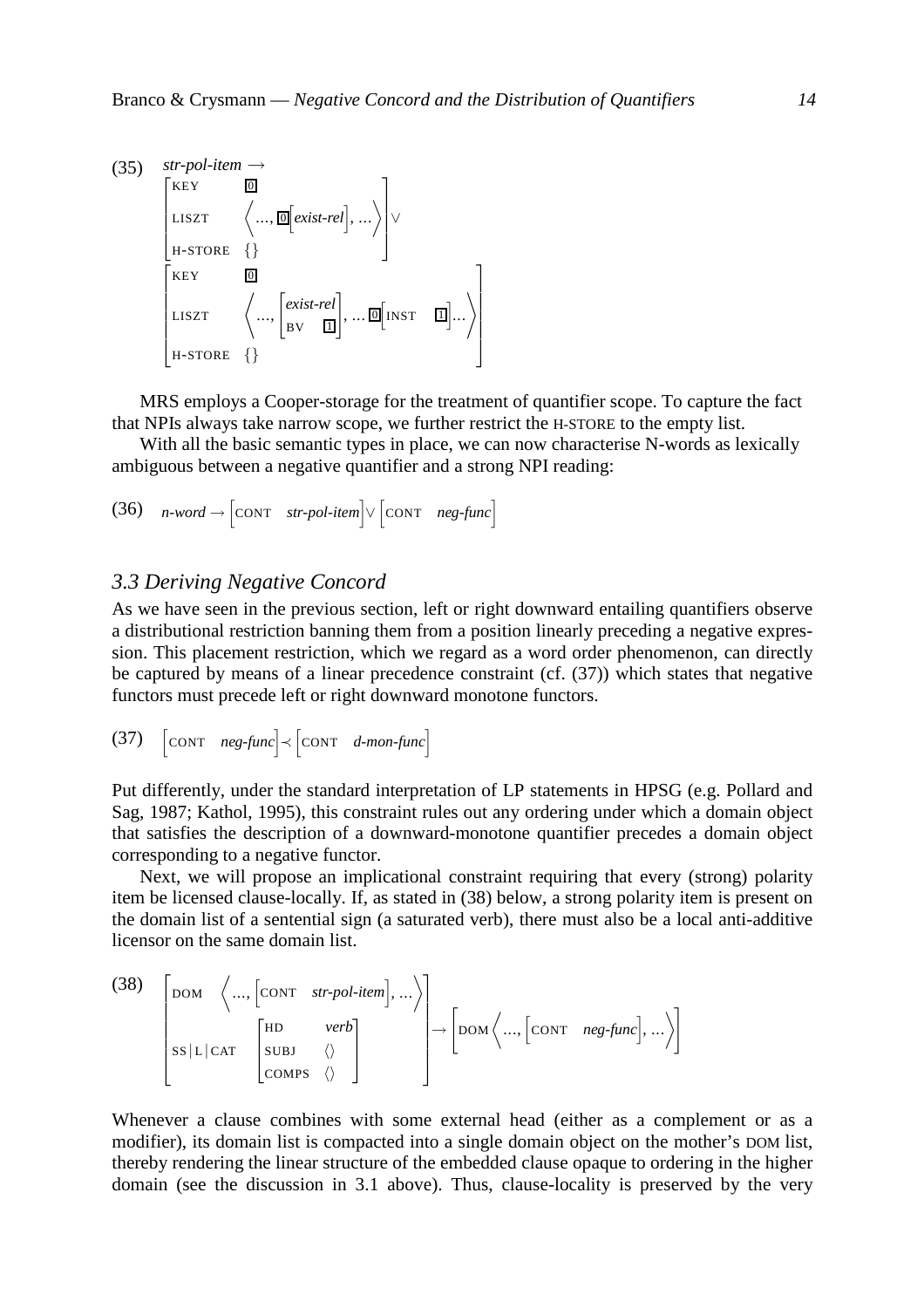mechanism of complex domain formation, effectively blocking embedded licensors from licensing polarity items in the matrix clause.

Following Ladusaw (1992), we assume that linear precedence in a local domain provides the relevant generalisation. We can, therefore, formalise this further requirement on NPI licensors as a linear precedence statement, requiring a licensor to precede a licensee.

 $(39)$   $\begin{bmatrix} \text{CONT} & \text{neg-func} \end{bmatrix} \prec \begin{bmatrix} \text{CONT} & \text{str-pol-item} \end{bmatrix}$ 

On the basis of these three constraints, we can now give a formal account of the empirical pattern observed. The simplest case where a left or right downward monotone quantifier precedes the unambiguously negative *nã*o, will be directly ruled out on the basis of (37) above (cf. the example in (4a) repeated below).

(4) a. \* {Todos os, Nem todos, Poucos dos, Cada} estudante(s) *não* viram/viu o Rui. {all the, not every, few of the, each} student(s) not saw the Rui

The first non-trivial case to be considered regards the placement of downward monotone quantifiers with respect to N-words. Under the ambiguity approach we assume here, these items can be interpreted either as negative quantifiers or as strong NPIs.

(40) \* {Todos os,Poucos dos} estudantes *nada* viram {all the, few of the} students nothing saw

If the negative quantifier reading of *nada* is selected, (40) will be subject to the precedence constraint in (37), which demands that left or right monotone decreasing functors must follow any negative expression. If we consider the remaining option, interpreting this N-word as an NPI, we find that there is no strong NPI licensor, i.e. anti-additive functor to its left. Because no reading of the N-word in (40) may satisfy the LP constraints on quantifiers and NPIs, the sentence is ruled out as ungrammatical.

The same set of constraints will also prove capable of performing the task of disambiguation: in a sentence with two N-words, such as (41) below, each of the N-words is lexically ambiguous between a negative and an NPI reading, yielding up to 4 potential readings.

(41) Ninguém nunca viu o Rui nobody never saw the Rui 'Nobody ever saw Rui.'

The first reading (cf. (42)), which corresponds to double negation, can be ruled out on the basis of the constraint on downward monotone functors: as stated in (37), a left or right downward monotone functor may not precede an anti-additive functor on any domain list. Given that downward entailment subsumes anti-additivity (cf. (29)), this constraint thus disallows the cooccurence of any two negatives in the same sentential domain, as this would actually give rise to a configuration with a downward monotone functor preceding negation.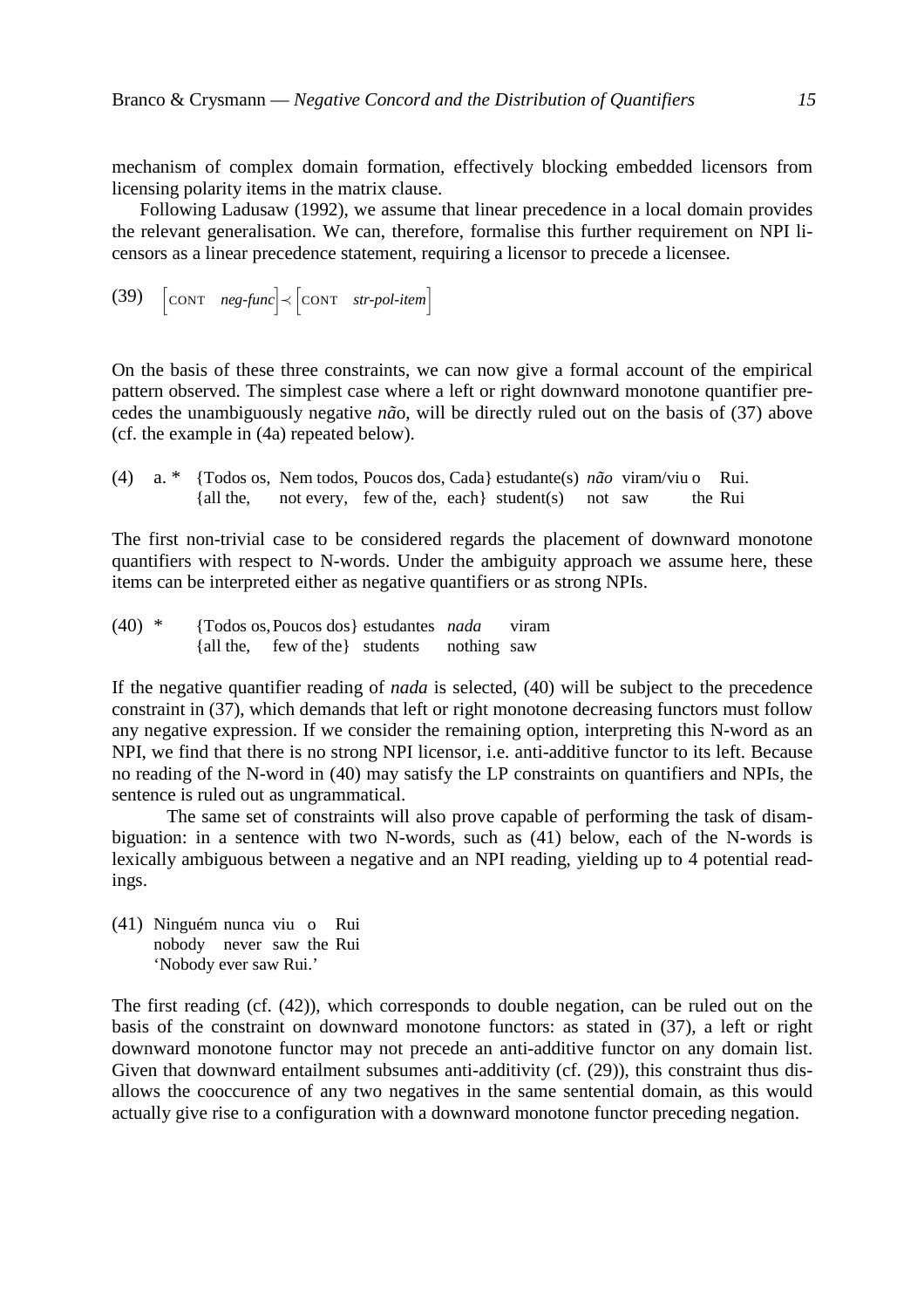(42) 
$$
\begin{bmatrix} s \\ \text{DOM} \\ \text{PHON} \\ \text{CONT} \\ \text{noxT} \\ \text{nonT} \end{bmatrix}, \begin{bmatrix} \text{ADV} \\ \text{PHON} \\ \text{nonT} \\ \text{convT} \\ \text{nonT} \\ \text{nonT} \\ \text{nonT} \end{bmatrix}, \dots \}
$$

The reading where none of the two N-words carries negative force can also be discarded straightforwardly on the basis of the licensing requirement in (38).

(43) 
$$
\begin{bmatrix} S \\ \text{DOM} \\ \text{PHON} \\ \text{CONT} \\ \text{str-pol-item} \end{bmatrix}, \begin{bmatrix} ADV \\ \text{PHON} \\ \text{CNN} \\ \text{CONT} \\ \text{str-pol-item} \end{bmatrix}, \dots \}
$$

Similarly, the precedence condition on NPI licensors will eliminate the spurious ambiguity between (44) and (45), leaving the latter as the only valid representation for a sentence like (41).

(44) 
$$
\begin{bmatrix} s \\ \text{DOM} \left\langle \begin{bmatrix} NP \\ \text{PHON} \text{ } ningu\acute{e}m \\ \text{CONT} \text{ } str-pol-item} \end{bmatrix}, \begin{bmatrix} ADV \\ \text{PHON} \text{ } nunca \\ \text{CONT} \text{ } neg-func \end{bmatrix}, \dots \right\rangle
$$
\n(45) 
$$
\begin{bmatrix} s \\ \text{DOM} \left\langle \begin{bmatrix} NP \\ \text{PHON} \text{ } ningu\acute{e}m \\ \text{CONT} \text{ } neg-func \end{bmatrix}, \begin{bmatrix} ADV \\ \text{PHON} \text{ } nunca \\ \text{CONT} \text{ } str-pol-item \end{bmatrix}, \dots \right\rangle
$$

The last case we want to discuss concerns the incompatibility between preverbal N-words and the sentential negation marker *nã*o. If we assume that *não* unambiguously carries negative force, there are only two representations to be considered:

(46)  
\n
$$
\begin{bmatrix}\ns \text{DOM}\n\end{bmatrix}\n\begin{bmatrix}\n\text{NP} \\
\text{PHON} \text{ninguém} \\
\text{CONT str-pol-item}\n\end{bmatrix},\n\begin{bmatrix}\n\text{ADV} \\
\text{PHON} \text{ não} \\
\text{CONT neg-func}\n\end{bmatrix},...\n\begin{bmatrix}\n\text{S} \\
\text{DOM}\n\end{bmatrix}
$$
\n(47)  
\n
$$
\begin{bmatrix}\n\text{S} \\
\text{DOM}\n\end{bmatrix}\n\begin{bmatrix}\n\text{NP} \\
\text{PHON} \text{ninguém} \\
\text{CONT neg-func}\n\end{bmatrix},\n\begin{bmatrix}\n\text{ADV} \\
\text{PHON} \text{ não} \\
\text{CONT neg-func}\n\end{bmatrix},...\n\begin{bmatrix}\n\text{NIP} \\
\text{PHON} \text{mão} \\
\text{CONT neg-func}\n\end{bmatrix},...
$$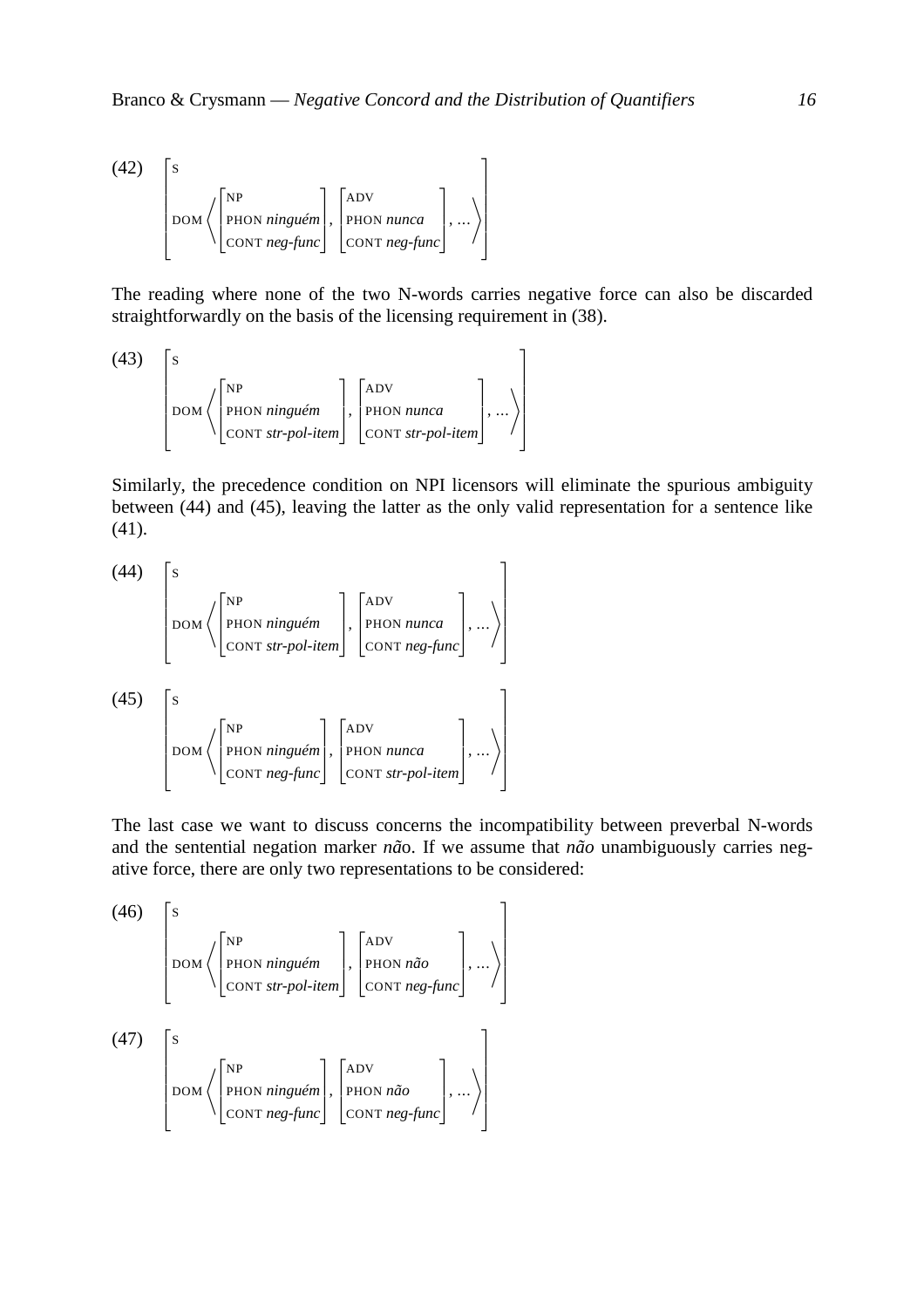If the preverbal N-word is interpreted as an NPI, as in (46), the precedence requirement on licensing is not fulfilled, thus accounting for the unavailability of this particular reading. The negative quantifier reading of *ningué*m, however, is not available either, because the representation in (47) does not respect the LP constraint on downward monotone quantifiers.

To summarise, the effect of negative concord can be derived from independently motivated linear precedence constraints. The linearisation-based approach we have proposed here is further supported by the strict parallelism with clitic placement in the presence of left or right downwards monotone quantifiers, which has already been fruitfully analysed in terms of word order variation (Crysmann, 2000, to appear).

# **4 Conclusion**

We have argued, heretofore, that the absence of double negation in Portuguese is the result of a linear constraint on ↓MON ∪ MON↓ and negation, which precludes downward monotone functors to precede negation. Under the ambiguity approach that we assume, the interplay of this constraint with the licensing requirement for (strong) NPIs enables us to derive the negative concord facts without any further stipulation. Furthermore, the surface-oriented, constraint-based approach we are adopting in this paper allows for a more strengthened view of N-words as NPIs (in one of their readings), as these expressions are assumed to be licensed by overt elements only.

# **References**

- Bonami, O., D. Godard and J. M. Marandin (1999), "Constituency and word order in French subject inversion," in G. Bouma, E. Hinrichs, G.-J. Kruiff and R. Oehrle, eds., *Constraints and Resources in Natural Language Syntax and Semantic*s, Studies in Constraint-Based Lexicalism, pp. 21–40, Stanford, CSLI publications.
- Copestake, A., D. Flickinger and I. Sag (1998), "Minimal recursion semantics. An introduction," Proceedings of ESSLLI 10, Saarbrücken.
- Crysmann, B. (1998), "The conspiracy of quantification and linear precedence in European Portuguese proclisis," *Proceedings of the Eastern States Conference on Linguistics* (ESCOL '97), Yale University, CLC publications, Ithaca.
- Crysmann, B. (1999), "Licensing proclisis in European Portuguese," in F. Corblin, C. Dobrovie-Sorin and J.-M. Marandin, eds., *Empirical Issues in Formal Syntax and Semantics. Selected papers from the Colloque de Syntaxe et de Sémantique de Paris (CSSP 1997*), pp. 255–276, The Hague, Thesus.
- Crysmann, B. (2000), "Clitics and coordination in linear structure," in B. Gerlach and J. Grijzenhout, eds., *Clitics in Phonology, Morphology and Synta*x, vol. 36 of *Linguistik Aktuell/Linguistics Toda*y, John Benjamins.
- Crysmann, B. (to appear), "Syntactic transparency of pronominal affixes," in R. Cann, C. Grover and P. Miller, eds., *Grammatical Interfaces in Head-driven Phrase Structure Gramma*r, Studies in Constraint-based Lexicalism, CSLI Publications, Stanford.
- Dowty, D. (1994), "The role of negative polarity and concord marking in natural language reason-ing," in M. Harvey and L. Santelmann, eds., *SALT IV: Proceedings of the Fourth Conference on Semantics and Linguistic Theor*y, pp. 114–144, Ithaca, NY, Cornell University.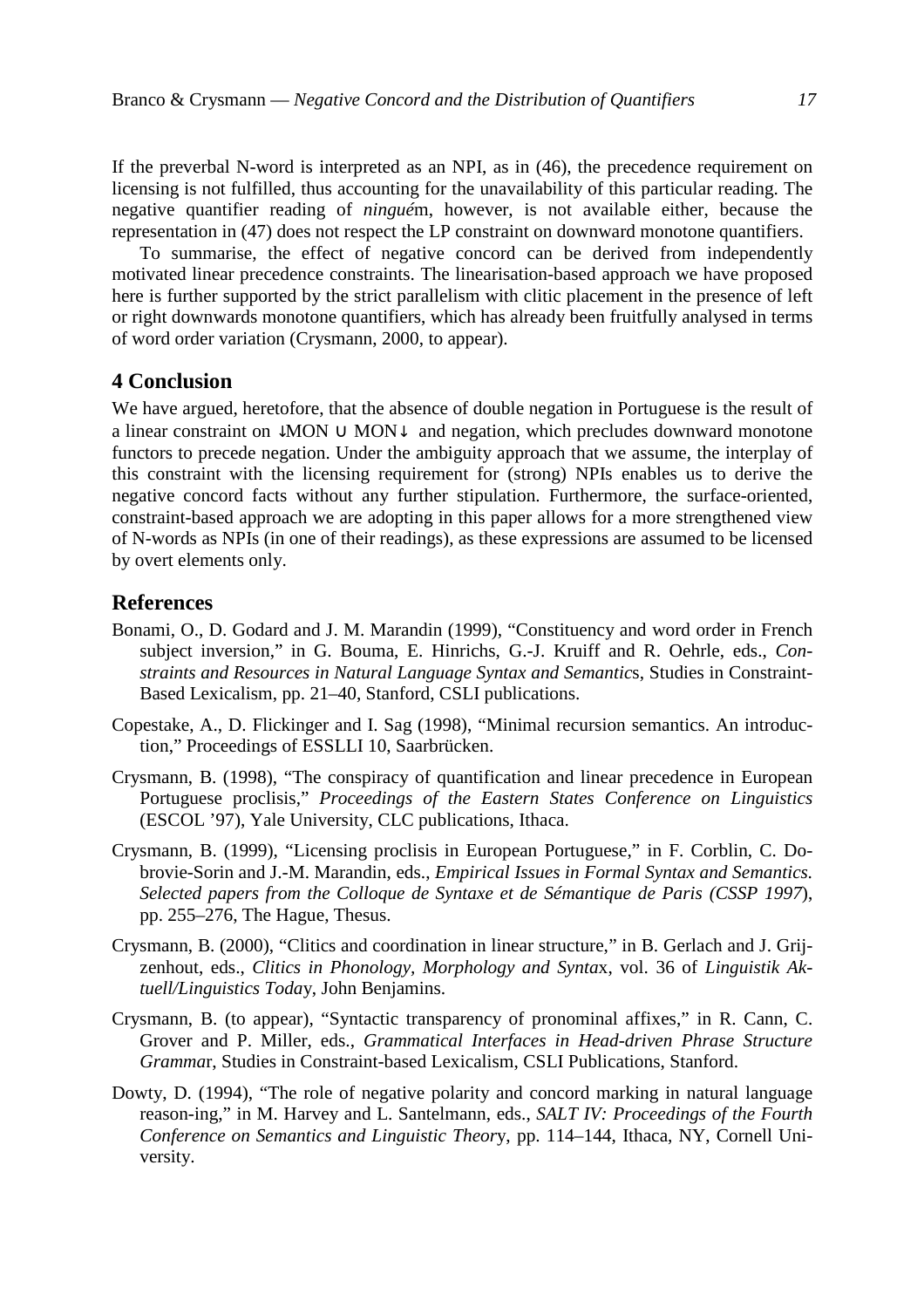- Egg, M. (1998), *"W*h-questions in Underspecified Minimal Recursion Semantics," *Journal of Semantics* **15**, 37–82.
- Frank, A. and U. Reyle (1992), "How to cope with scrambling and scope," in G. Görtz, ed., *KONVENS 92. 1. Konferenz "Verarbeitung natürlicher Sprach*e, Berlin, Springer.
- Frank, A. and U. Reyle (1995), "Principle based semantics for HPSG," in *Proceedings of EAC*L, pp. 9–16.
- Haegeman, L. (1995), *The Syntax of Negatio*n, Cambridge University Press, Cambridge.
- Hoeksema, J. (1986), "Monotonicity phenomena and natural language," *Linguistic Analysis* **16**(1–2), 25–40.
- Kathol, A. (1995), "Linearization-based German syntax," Ph.D. thesis, Ohio State University.
- Kathol, A. (2000), *Linear Synta*x, Oxford University Press, Oxford.
- Kathol, A. and C. Pollard (1995), "Extraposition via complex domain formation," in *Proceedings of the 33rd Annual Meeting of the Association for Computational Linguistics (ACL*), pp. 174–180, San Francisco, Morgan Kaufmann Publishers.
- Ladusaw, W. A. (1992), "Expressing negation," in C. Barker and D. Dowty, eds., *SALT II: Pro-ceedings of the Second Conference on Semantics and Linguistic Theor*y, vol. 40 of *Ohio State University Working Papers in Linguistics (OSU WPL*), Columbus, Ohio State University.
- Ladusaw, W. A. (1996), "Negative concord and 'mode of judgement'," in Wansing (1996), pp. 127–143.
- Madeira, A. M. (1992), "On clitic placement in European Portuguese," in *UCL Working Papers in Linguistic*s, vol. 4, pp. 97–122, London, Department of Phonetics and Linguistics, University College London.
- Martins, A. M. (1994), "Clíticos na história do Português," Ph.D. thesis, Universidade de Lisboa.
- Pollard, C. and I. Sag (1987), *Information–Based Syntax and Semantic*s, vol. 1, CSLI, Stanford.
- Pollard, C. and I. Sag (1994), *Head–Driven Phrase Structure Gramma*r, CSLI and University of Chicago Press, Stanford.
- Przepiórkowski, A. (1999), "Negative polarity questions and Italian negative concord," in V. Kordoni, ed., *Tübingen Studies in Head-Driven Phrase Structure Gramma*r, Arbeitspapiere des Sonderforschungsbereichs 340 Bericht Nr. 132, Seminar für Sprachwissenschaft, Universität Tübingen.
- Reape, M. (1994), "Domain union and word order variation in German," in J. Nerbonne, K. Netter and C. Pollard, eds., *German in Head-Driven Phrase Structure Gramma*r, no. 46 in Lecture Notes, pp. 151–197, CSLI Publications, Stanford University.
- Suñer, M. (1995), "Negative elements, island effects and resumptive *n*o," *The Linguistic Review* **12**, 233–273.
- van der Wouden, T. and F. Zwarts (1993), "A semantic analysis of negative concord," in *SALT III: Proceedings of the Third Conference on Semantics and Linguistic Theor*y, pp. 202-219, Ithaca, NY, Cornell University.